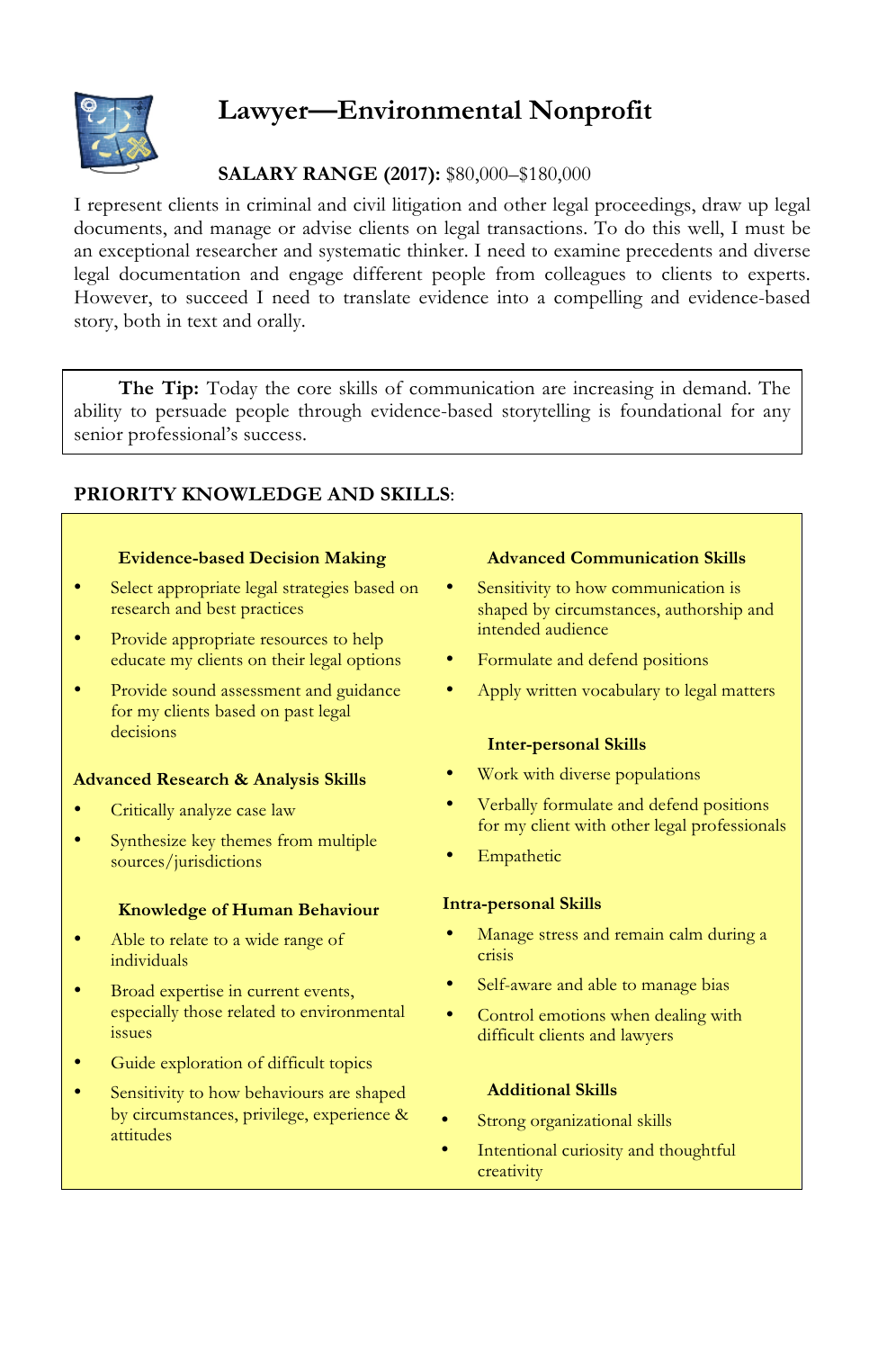- Self-motivated, independent, hardworking
- Strong time management skills

| <b>BUILDING BLOCK EXPERIENCES:</b>                                                                                                                                                                                                                                                                                                                                                                                                                                                                                                                                                              |                                                                                                                                                                                                                                                                                                                                                                                                        |
|-------------------------------------------------------------------------------------------------------------------------------------------------------------------------------------------------------------------------------------------------------------------------------------------------------------------------------------------------------------------------------------------------------------------------------------------------------------------------------------------------------------------------------------------------------------------------------------------------|--------------------------------------------------------------------------------------------------------------------------------------------------------------------------------------------------------------------------------------------------------------------------------------------------------------------------------------------------------------------------------------------------------|
| <b>Education &amp; Learning:</b><br>• Bachelor of Arts (Psychology-Honours)<br>· J.D. (law degree)<br>· Understand the science of human decision-<br>making and motivation by reading books<br>like Daniel Kahneman's Thinking Fast and<br>Slow and Dan Ariely's Predictably Irrational<br>· Attend conferences, workshops and training<br>seminars each year to improve my skills and<br>legal knowledge                                                                                                                                                                                       | I never intended to study law, but my<br>major in psychology introduced me to the<br>importance of research and rigour and this led<br>to my interest in law. Psychology proved to be a<br>very logical bridge to a career in law.                                                                                                                                                                     |
| <b>Employment Experiences:</b><br>• Residence leader at university<br>• Worked as a research assistant for a lawyer<br>who was looking for a student to do<br>research on eyewitness testimony and how it<br>relates to the environment in oil and gas<br>issues. My course in human memory helped<br>in this regard.<br>· Was the vice-president of our Psychology<br><b>Student Society</b><br>· Worked three summers at a global<br>environmental nonprofit. I mentored under<br>their regional in-house counsel.<br>• Volunteered on a crisis phone line providing<br>support to the public | I learned how to be flexible and thrive<br>within ambiguity. I learned how to rely on<br>others and to be relied upon. I got comfortable<br>in a fast-paced environment with high potential<br>for the unexpected. My experience allows me to<br>control my emotions, so stressful situations<br>don't escalate. I always practice the best ways to<br>check in with people and how to defuse tension. |
| <b>Community Experiences:</b><br>· Local charity event coordinator. I have been<br>involved in events like local runs to support<br>breast and prostate cancer research and fun<br>runs to support the development of local<br>wetlands.<br>• I have also volunteered at local events to<br>assist immigrants acclimatize to our<br>Canadian culture and systems                                                                                                                                                                                                                                | I manage a team of volunteers when I am<br>organizing a local charity event. From this, I<br>learned how to get tasks done with individuals<br>who aren't acting under traditional rewards or<br>penalties.                                                                                                                                                                                            |
| <b>Contextual Experiences:</b><br>· I was a varsity track and field athlete in<br>university<br>• Moving to a different university to do my<br>law degree was an asset-different schools<br>exposed me to different points of view<br>regarding social and legal issues that will                                                                                                                                                                                                                                                                                                               | I developed a strong work ethic and a<br>reputation for getting things done no matter<br>what. The discipline required in a high-<br>performance team sport taught me<br>the<br>importance of coordination and leadership.                                                                                                                                                                             |